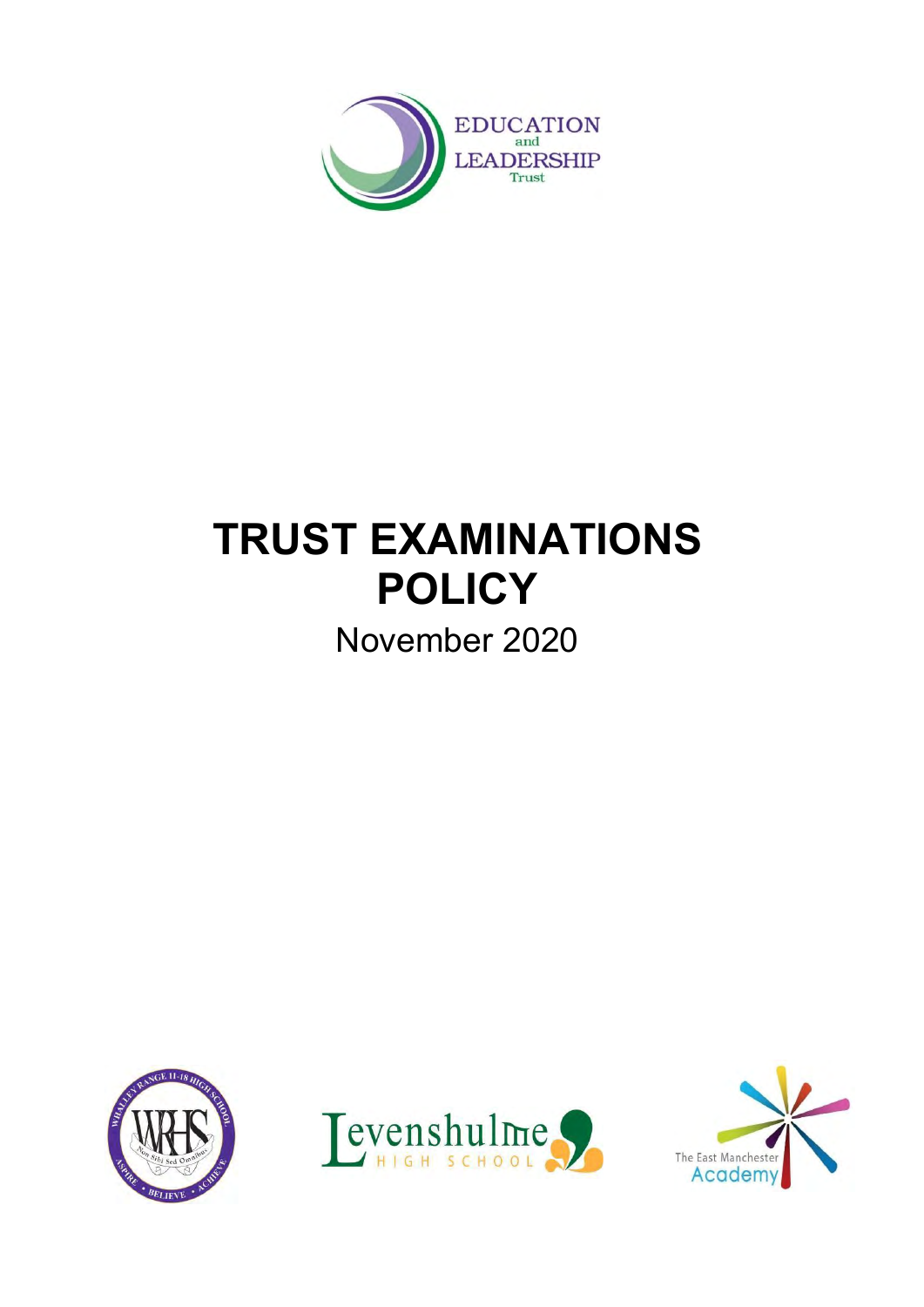## **CONTENTS**

|                                                                                   | 3  |
|-----------------------------------------------------------------------------------|----|
|                                                                                   | 3  |
|                                                                                   | 3  |
|                                                                                   | 6  |
|                                                                                   | 7  |
|                                                                                   | 7  |
|                                                                                   | 8  |
| 8. The Disability Discrimination Act (DDA), special needs and access arrangements | 8  |
|                                                                                   | 9  |
|                                                                                   | 9  |
|                                                                                   | 10 |
|                                                                                   | 11 |
| 13. Results, enquiries after results (EARs) and access to scripts (ATS)           | 12 |
|                                                                                   | 13 |
|                                                                                   | 14 |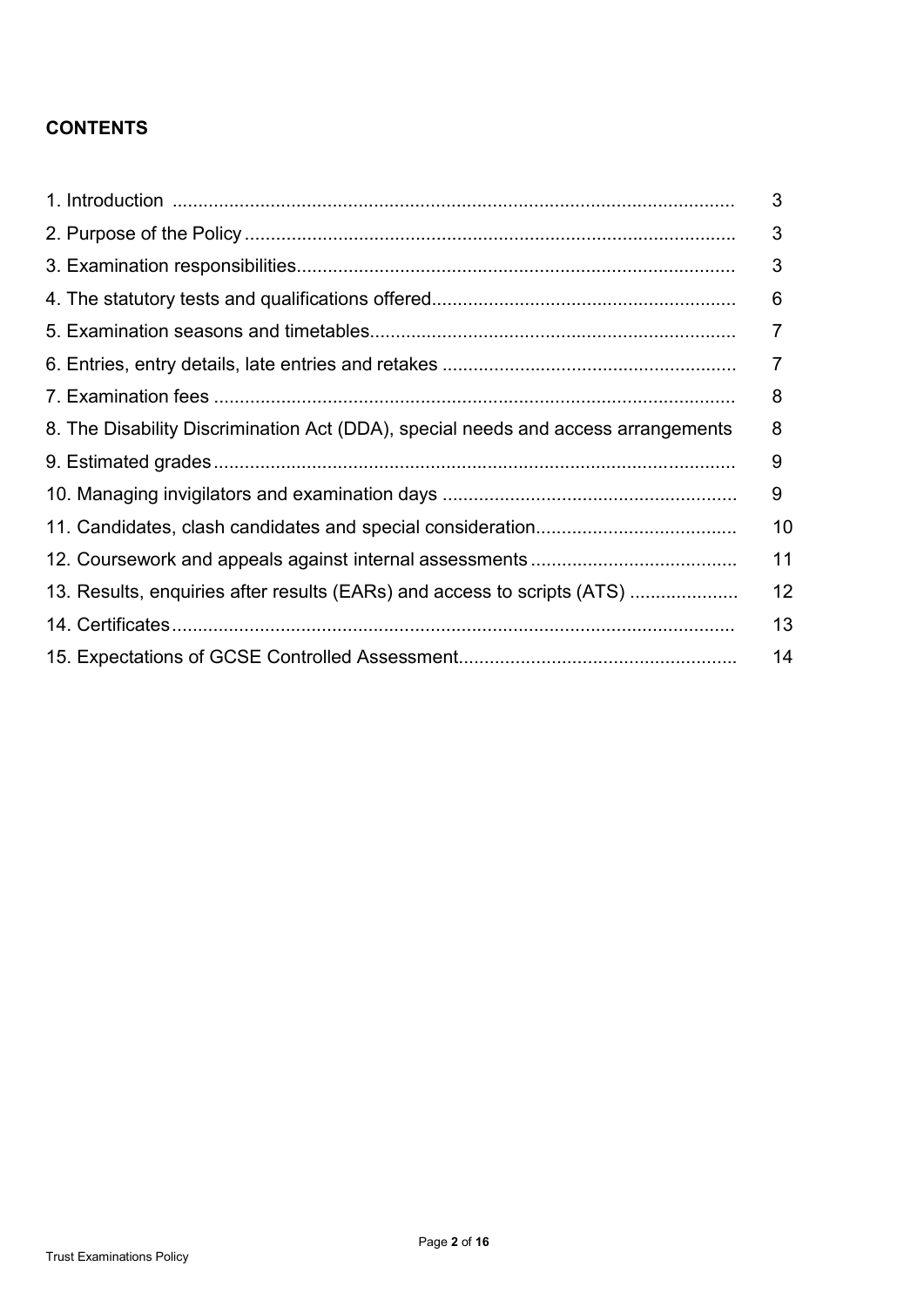## **1.0 INTRODUCTION**

Education and leadership Trust (ELT) schools all strive to administer all examinations fairly and in accordance with JCQ regulations.

## **2.0 THE PURPOSE OF THE POLICY**

- to achieve maximum impact on achievement within budget constraints
- to personalise decisions and advice over syllabus and entries, whilst being fair and consistent
- to ensure that the planning and management of exams is conducted efficiently and in the best interest of candidates
- to ensure the operation of an efficient exam system with clear guidelines for all relevant staff

It is the responsibility of everyone involved in the centre's examination processes to read, understand and implement this policy.

This examination policy will be checked annually to ensure compliance with all regulations and school policies.

This examination policy will be checked by the Executive and Senior Leadership Teams and the Examinations Officer.

## **3.0 EXAMINATION RESPONSIBILITIES**

#### **3.1 Head of Centre / Academy Headteacher**

Overall responsibility for the school/college as an examination centre:

- advises on appeals and re-marks with the Examinations Officer
- is responsible, via the Examinations Officer, for reporting all suspicions or actual incidents of malpractice. Refer to the JCQ document ' *Suspected malpractice in examinations and assessments'*
- makes the final decision over syllabus, entry tier and re-sits after discussion with SLT, HOFs, Learning Coaches/Form Tutors, parents/carers and students

## **3.2 Deputy Headteacher – Achievement, Curriculum and Data**

- responsible for day to day line management of Examinations Officer
- accountable for effective and efficient running of examination system
- agrees curriculum and syllabus choices with Heads of Faculty
- provides, in conjunction with the Data Team, whole school analysis for Academy Headteacher, Executive Headteacher, Governors and Trust Board
- organises teaching and learning, curriculum and timetable for delivery of the syllabus
- external validation of courses followed at Key Stage 4 / Post-16
- ensures events are co-ordinated to inform students, teachers and parents of all regulations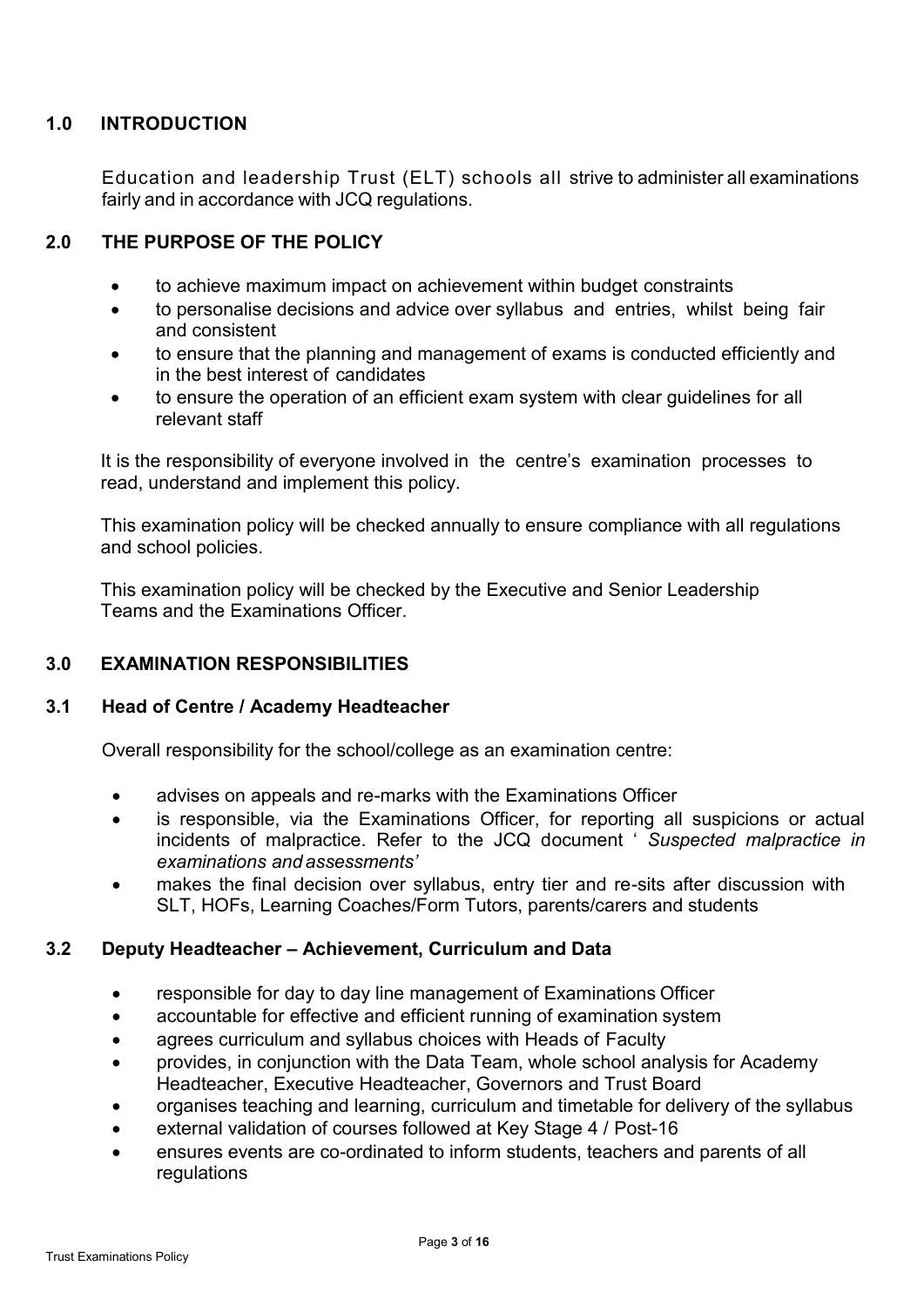- ensures that candidates and their parents are informed of and understand those aspects of the examination timetable that will affect them
- ensures dissemination of examination results and certificates to candidates
- ensures exam information, including the JCQ '*Information for Candidates – written exams',* the JCQ *'Privacy Notice'* and the school's Internal Appeals procedure, is posted on the school website and emailed to students/parents/carers as appropriate
- ensures that there is an exams contingency plan in place

## **3.3 Examinations Officer**

Responsible for managing the administration of public and internal examinations and for providing examination results:

- advises the Senior Leadership Team, subject teachers, Learning Coaches, and other relevant support staff on annual examination timetables, JCQ regulations and application procedures as set by the various examination boards
- oversees the production and distribution to staff, governors and candidates of an annual calendar for all examinations in which candidates will be involved and communicates regularly with staff concerning imminent deadlines and events
- administers access arrangements on day of examination and is responsible for working with the Head of the Inclusion Faculty/SENCO to ensure necessary applications for special consideration are completed in line with requirements using the JCQ 'Access arrangements and special considerations regulations and Guidance relating to candidates who are eligible for adjustments in examinations'
- identifies and manages examination timetable clashes
- accounts for income and expenditures relating to all examination costs/charges
- arranges invigilation for external and some internal examinations
- ensures that regulations pertaining to invigilation are met by all invigilators and oversees any training required, including Child Protection/Safeguarding training
- submits candidates' coursework/controlled assessment marks, tracks dispatch and stores returned coursework and any other material required by the appropriate awarding bodies correctly and on schedule. Returns coursework/controlled assessment to HoF once period of 'Post Results' is over.
- ensures that student information boards are accurate and up to date
- disseminates any exam information and board updates to relevant staff
- processes all vocational providers and any other qualification registrations and submits results
- ensures the procedure to verify the identity of all candidates at the time of an examination or assessment is followed
- ensures secure storage concerning all aspects of examination scripts, controlled assessment, candidate data, certificates etc.
- ensures all exam materials are in plentiful supply
- ensures exam rooms are set up appropriately, liaising with site staff, including correct displays in accordance with JCQ regulations

In the absence of the Exams Officer, the SIMS and Data Lead Development Manager will ensure all aspects of the role are covered by the Data Team with support from the other Trust schools if needed.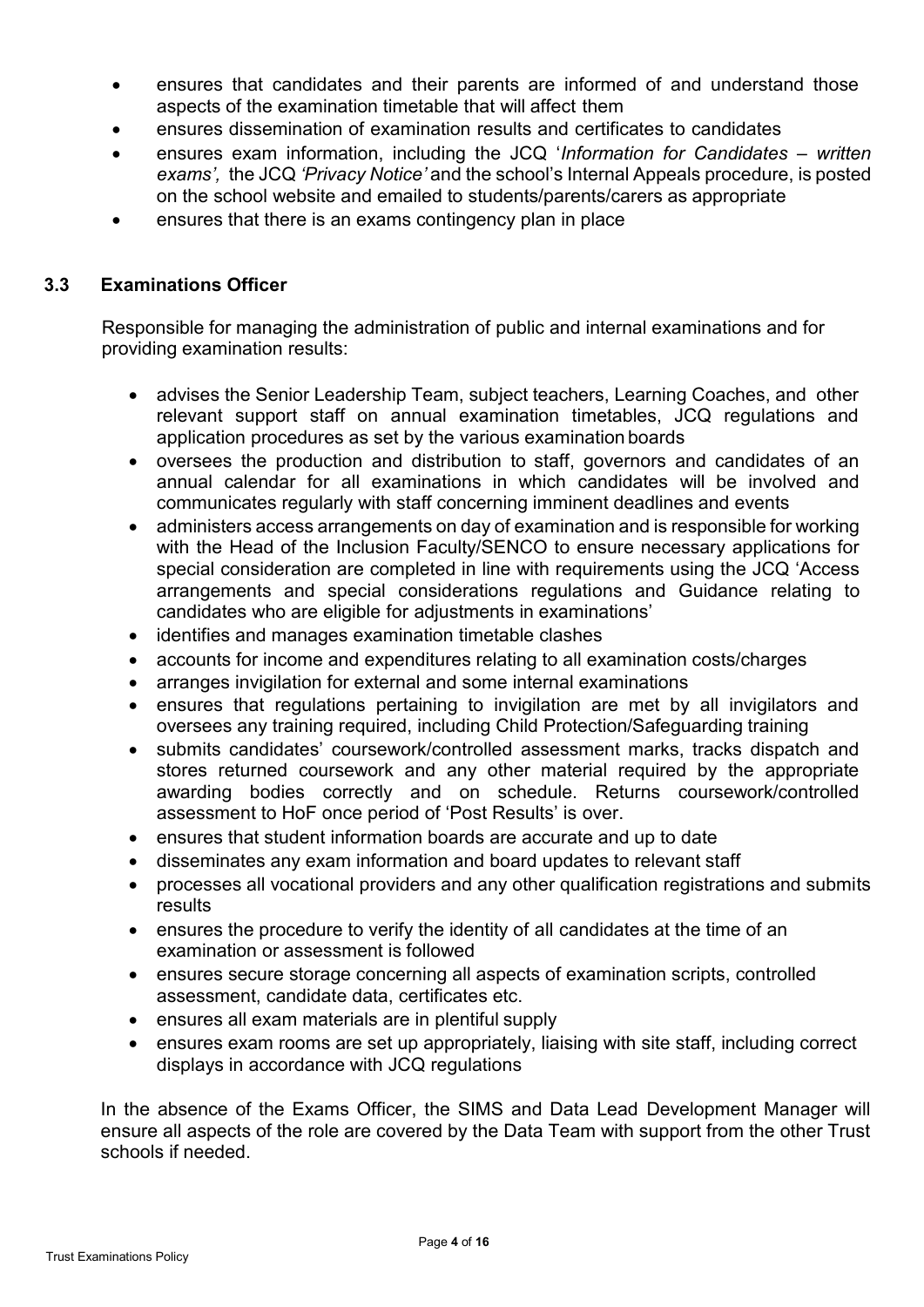## **3.4 Heads of Faculty**

Responsible for managing and overseeing the exams process within the Faculty:

- liaise with the Deputy Head, Achievement, Curriculum and Data regarding any new courses by February half-term in the year before the courses start to agree next steps. (The DHT will then inform the Exams Officer of agreed curriculum)
- ensure they are up-to-date with all the most recent changes to specifications and procedures in all of their Faculty's qualifications to be responsible for correct delivery and administration
- give guidance and have pastoral oversight of candidates who are unsure about examination entries or amendments to entries
- accountable for post-results procedures; producing an examination analysis of any examination results for the Headteacher
- ensure the accurate completion of coursework/controlled assessment mark sheets, declaration sheets and any other administration relevant to the internal components of their Faculty's courses
- ensure the accurate completion of entries and internally moderated marks (such as AQA, Edexcel Online etc.) and all other mark sheets and adherence to deadlines as set by the Examinations Officer
- ensure that all staff understand exam requirements and controlled assessment **requirements**
- must ensure that all staff sign that they have read and understood the requirements
- must ensure that all staff teach the agreed syllabus and all content is covered
- must ensure that exam board feedback is used to improve learning and teaching
- must choose appropriate exam board and syllabus to maximise achievement
- responsible for continually reviewing new exam accreditation
- must ensure that all teachers attend standardisation meetings and moderate their marks accordingly
- co-ordinate any special requirements with Head of Inclusion Faculty and Examinations Officer
- ensure candidates are entered for the correct tier, and any tier amendments are made in line with school deadlines.
- ensure all deadlines are adhered to

## **3.5 Teachers**

- must teach agreed syllabus and ensure all the content is covered
- must take part in standardising and moderate their marks accordingly
- ensure candidate forms are signed and ensure all work is candidate's own and report any concerns to the Head of Faculty
- must notify of any possible access arrangements (as soon as possible after the start of the course) to Head of Faculty, Examinations Officer and the Head of Inclusion
- ensure students use Access Arrangements as normal practice
- must submit candidate names, entries and forecast grades to Examinations Officer by stated deadlines
- must ensure controlled assessment regulations for the course being taught are followed rigorously.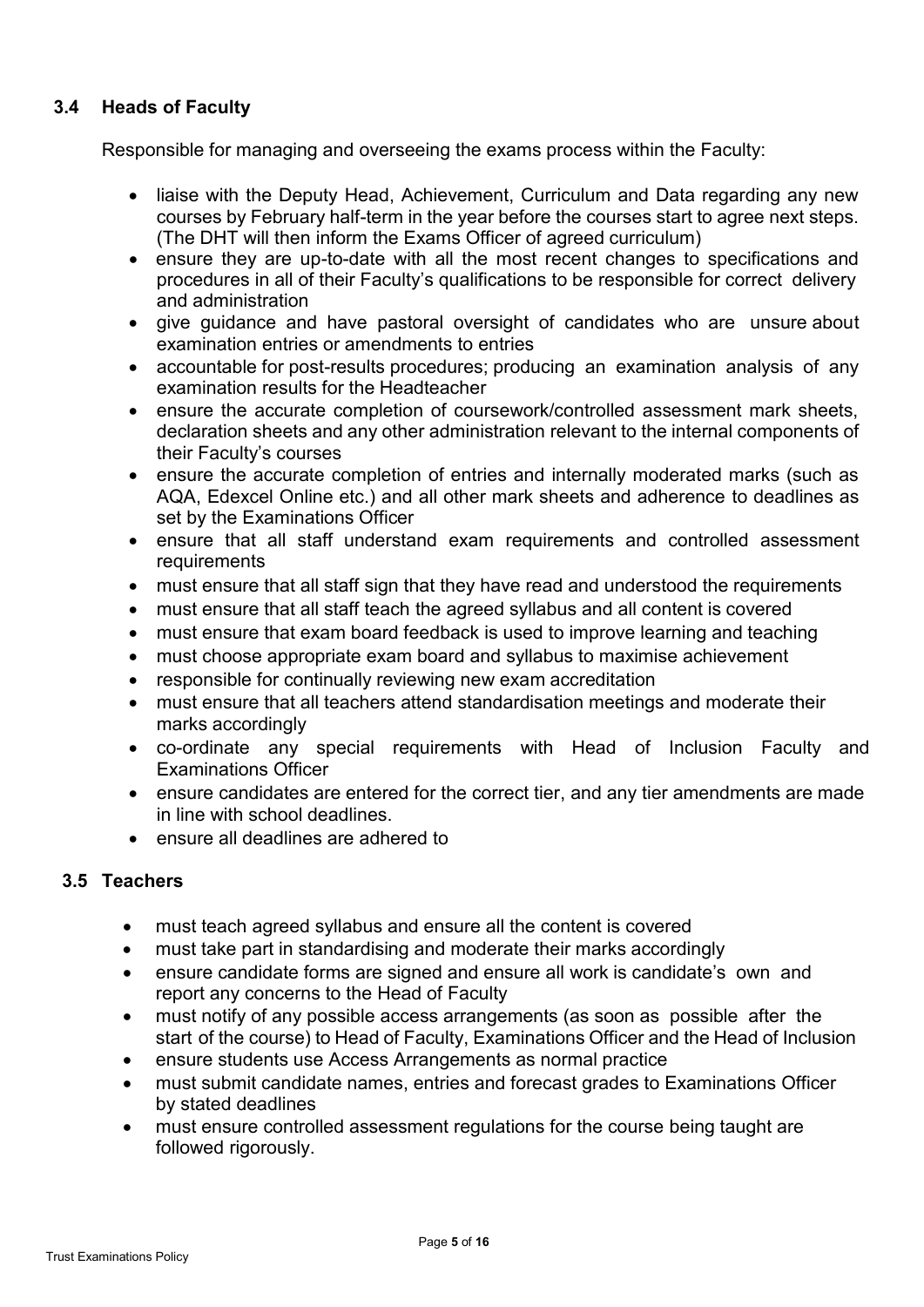## **3.6 Head of Inclusion Faculty/SENCO**

- responsible for managing the access arrangements and ensuring the file has the correct documentation including: Form 8s, bilingual forms, data protection forms and other necessary information as stated in the JCQ '*Access Arrangements, Reasonable Adjustments and Special Consideration'* document
- must identify and test candidates' requirements for access arrangements and inform/support Heads of Faculty/class teachers of how this affects classroom practice and internal assessments
- must provide additional support with spelling, reading, mathematics, dyslexia or essential skills, hearing impairment, English for speakers of other languages, IT equipment – to help candidates achieve their course aims
- must liaise with Examinations Officer regarding access arrangement administration
- must arrange support such as reader/scribe for examinations
- support Heads of Faculty and class teachers with regard to Access Arrangements

## **3.7 Lead invigilator/invigilators**

- responsible for the smooth running of examinations in their care, taking responsibility, in conjunction with SLT/Examinations Officer for the starting and finishing of examinations and adhering to the JCQ regulations for the conduct of examinations at all times
- must ensure that the procedure to verify the identity of all candidates at the time of an exam is followed
- must complete attendance checks at the start of the examination
- must distribute equipment
- must collect all examination papers in the correct order at the end of the examination and ensure their return to the Examinations Office
- must collect all other equipment at the end of the examination, such as calculators and pencil cases

#### **3.8 Candidates**

- should check timetables as soon as they get them and alert teachers to any problems
- should understand coursework/controlled assessment regulations and sign a declaration that authenticates the coursework/controlled assessment as their ownwork
- should be aware of the regulations set out by the JCQ in relation to onscreen tests, written examinations, controlled assessment and coursework as is relevant to the qualifications they are studying for

## **4.0 THE STATUTORY TESTS AND QUALIFICATIONS OFFERED**

The statutory tests and qualifications offered at these centres are decided by the Heads of Faculty and the Senior Leadership Team.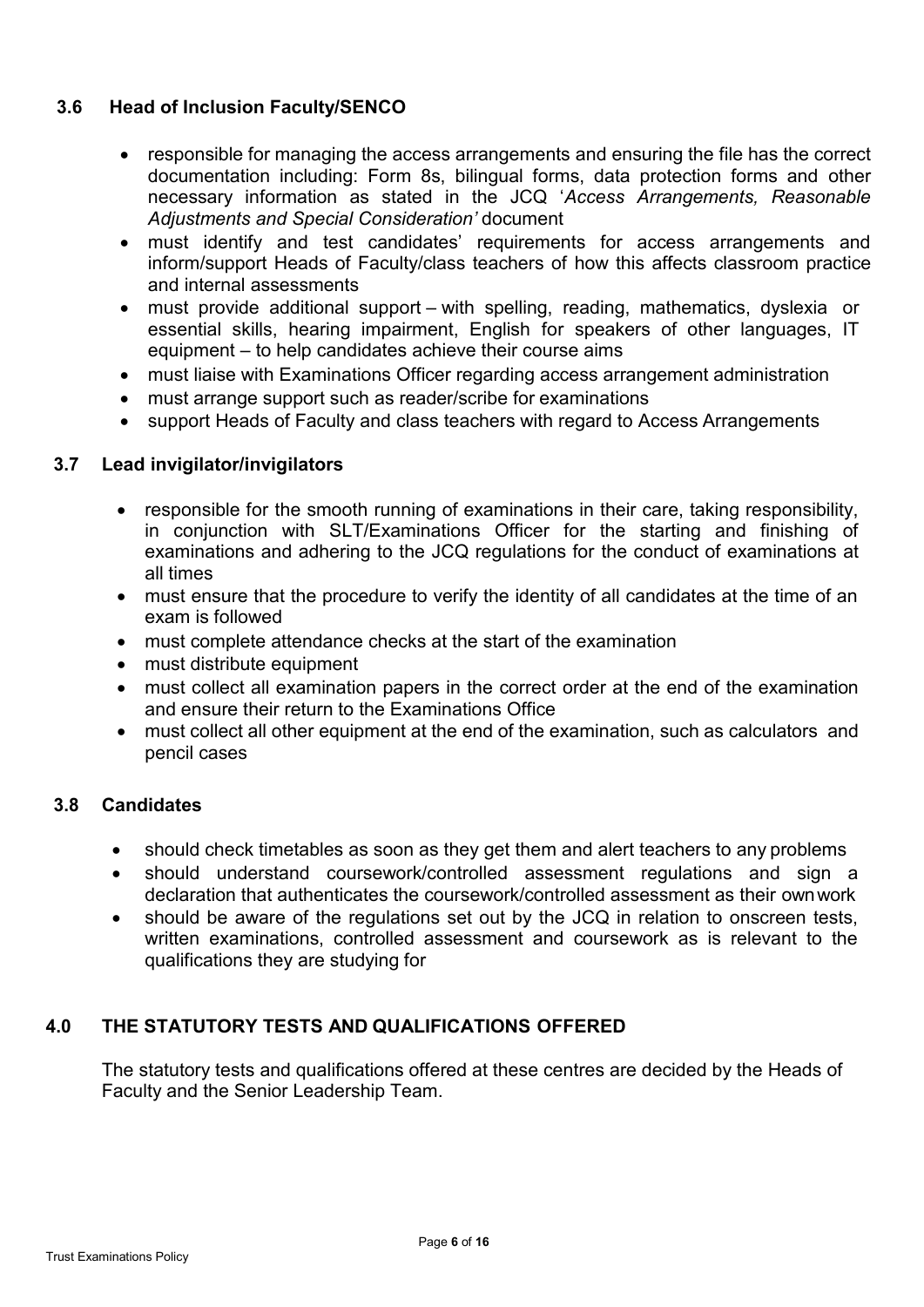The statutory tests and qualifications currently offered are GCSE, BTEC, Entry Level Certificate, OCR Cambridge Nationals, iGCSE and Technical Awards, V-Certs and A levels. These may include new qualifications as they are developed.

The subjects offered for these qualifications in any academic year may be found in the centre's published prospectus for that year. If there has been a change of syllabus from the previous year, the Examinations Office must be informed by the end of the summerterm in the previous year to the exam being taught.

## **4.1 Key Stage 4**

All candidates will be entitled, and enabled, to achieve an entry for qualifications from an external awarding body.

## **4.2 At post-16 (mainly Whalley Range High School 11-18)**

All candidates will be entitled, and enabled, to achieve an entry for qualifications from an external awarding body.

At Levenshulme High School and The East Manchester Academy, where appropriate, A Level qualifications may be taken to provide students with the best level of challenge. Such entries will be agreed with the appropriate Deputy Headteacher.

## **5.0 EXAMINATION SEASONS AND TIMETABLES**

## **5.1 Examination seasons**

Pre Public Examinations are published in the school calendar at the beginning of the school year. External examinations are scheduled as per the national examination timetables. All Pre Public Examinations are held under external examinations conditions.

## **5.2 Timetables**

The Examinations Officer will circulate the examination timetables to relevant staff, students and parents/carers for both external and internal examinations once these are confirmed.

## **6.0 ENTRIES, ENTRY DETAILS, LATE ENTRIES AND RETAKES**

## **6.1 Entries**

The school decides on the courses and the tier of entry for the students. Decisions about candidates' examination entries are made by the Heads of Faculty, the subject teachers, pastoral teams and SLT.

A candidate or parent/carer can request a subject entry, change of level or withdrawal; however the final decision rests with the Academy Headteacher.

The centres accept external entries only if the student is currently studying at the school, a former student or current member of staff. These will be accepted on a case by case basis with the decision made by the Academy Headteacher.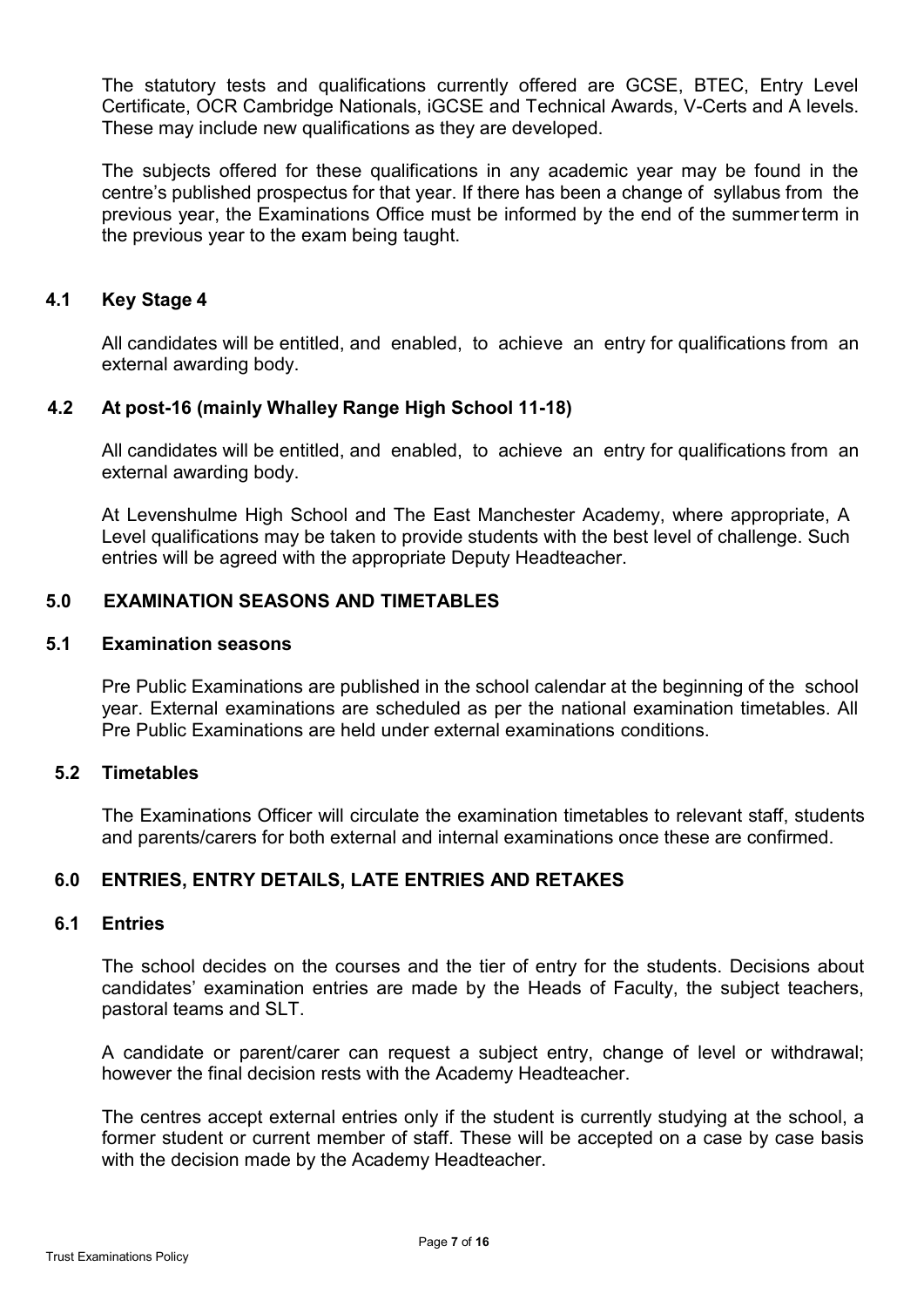#### **6.2 Late entries**

Entry deadlines are circulated to Heads of Faculty by the usual means of communication within the school

Late entries are authorised by SLT, and processed by the Examinations Officer subject to budget considerations. Every effort must be made to avoid late entries.

## **7.0 EXAMINATION FEES**

GCSE and vocational course entry examination fees are paid by the centre.

A level entry examination fees are paid by the centre.

Late entry or amendment fees are normally paid by the centre but where circumstances dictate, candidates may be charged.

Candidates or faculties will not be charged for changes of tier, withdrawals made by the proper procedures or alterations arising from administrative processes, provided these are made within the time allowed by the awarding bodies.

Unless otherwise agreed students will pay to resit an examination.

Reimbursement may be sought from candidates who fail to sit an examination or meet the necessary coursework requirements. This fees reimbursement policy will be communicated in writing to candidates and parents/carers at the start of GCSE and post-16 courses.

Candidates must pay the fee for an enquiry about a result, should the centre not uphold the enquiry and the candidate insist on pursuing the enquiry.

(See also section 13: Enquiries after results [EARs])

## **8.0 THE DISABILITY DISCRIMINATION ACT (DDA), SPECIAL NEEDS AND ACCESS ARRANGEMENTS**

#### **8.1 DDA**

The Disability Discrimination Act 2005 extends the application of the DDA to general qualifications. All examination centre staff must ensure that the access arrangements and special consideration regulations and guidance are consistent with the law.

#### **8.2 Special needs**

A candidate's special needs requirements are determined by the Head of Inclusion Faculty/SENCO and the Examinations Officer will advise on procedures.

The Head of Inclusion Faculty/SENCO will inform subject teachers and Examinations Officer of candidates with special educational needs who are embarking on a course leading to an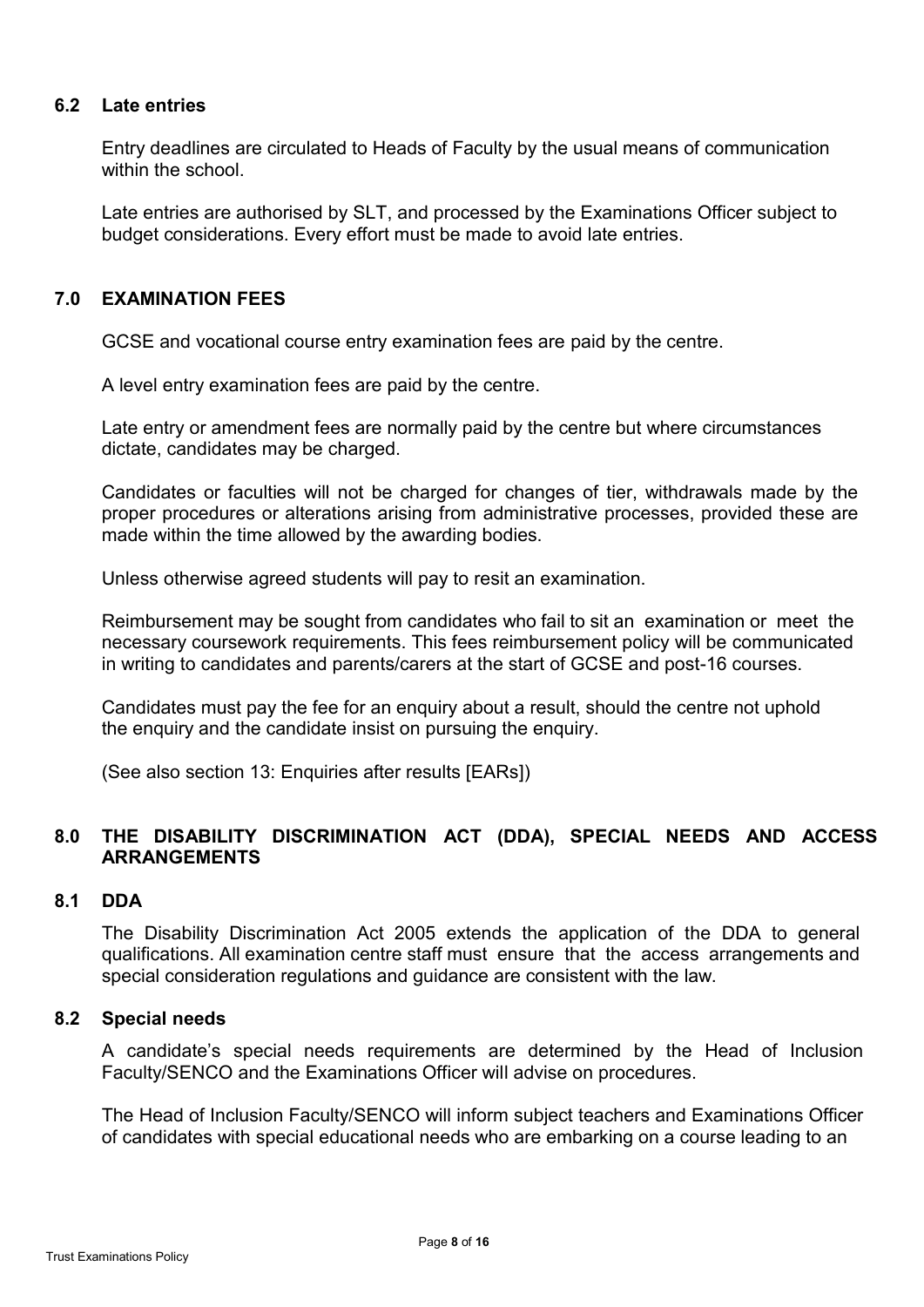examination, and the date of that examination. The Head of Inclusion Faculty/SENCO can then inform individual staff of any special arrangements that individual candidates may be granted during the course and in the examination.

#### **8.3 Access arrangements**

Making special arrangements for candidates to take examinations is the responsibility of the Head of Inclusion Faculty/SENCO and the Examinations Officer, ensuring arrangements are normal practice.

Submitting completed access arrangement applications to the awarding bodies is the responsibility of the Examination Officer, on receipt of a completed Form 8.

Rooming for access arrangement candidates will be arranged by the Examinations Officer. Invigilation for access arrangement candidates will be organised by the Examinations Officer. Support such as a reader/scribe will be arranged by the Head of Inclusion Faculty/SENCO.

#### **9.0 ESTIMATED GRADES**

The Heads of Faculty will ensure that subject leaders submit estimated grades to the Examinations Officer when requested.

## **10.0 MANAGING INVIGILATORS AND EXAMINATION DAYS**

#### **10.1 Managing invigilators**

External invigilators will be used for examination supervision of all external examinations.

The recruitment of invigilators is the responsibility of the Examinations Officer, in conjunction with the HR Manager.

Securing the necessary Disclosure and Barring Service (DBS) clearance for new invigilators is the responsibility of the Senior Finance and HR Manager.

DBS fees for securing such clearance are paid by the centre.

Invigilators are timetabled and briefed by the Examinations Officer.

Invigilators' rates of pay are set by the centre administration.

#### **10.2 Examination days**

The Examinations Officer will book all examination rooms after liaison with the cover supervisor and site staff and make the question papers, other examination stationery and materials available for the invigilator(s).

Facilities staff are responsible for setting up the allocated rooms under the guidance of the Examination Officer.

The lead invigilator or Examinations Officer will start all examinations in accordance with JCQ Guidelines.

SLT may be present at the start of the examination to assist with identification of candidates but must not advise on which questions are to be attempted. In practical examinations subject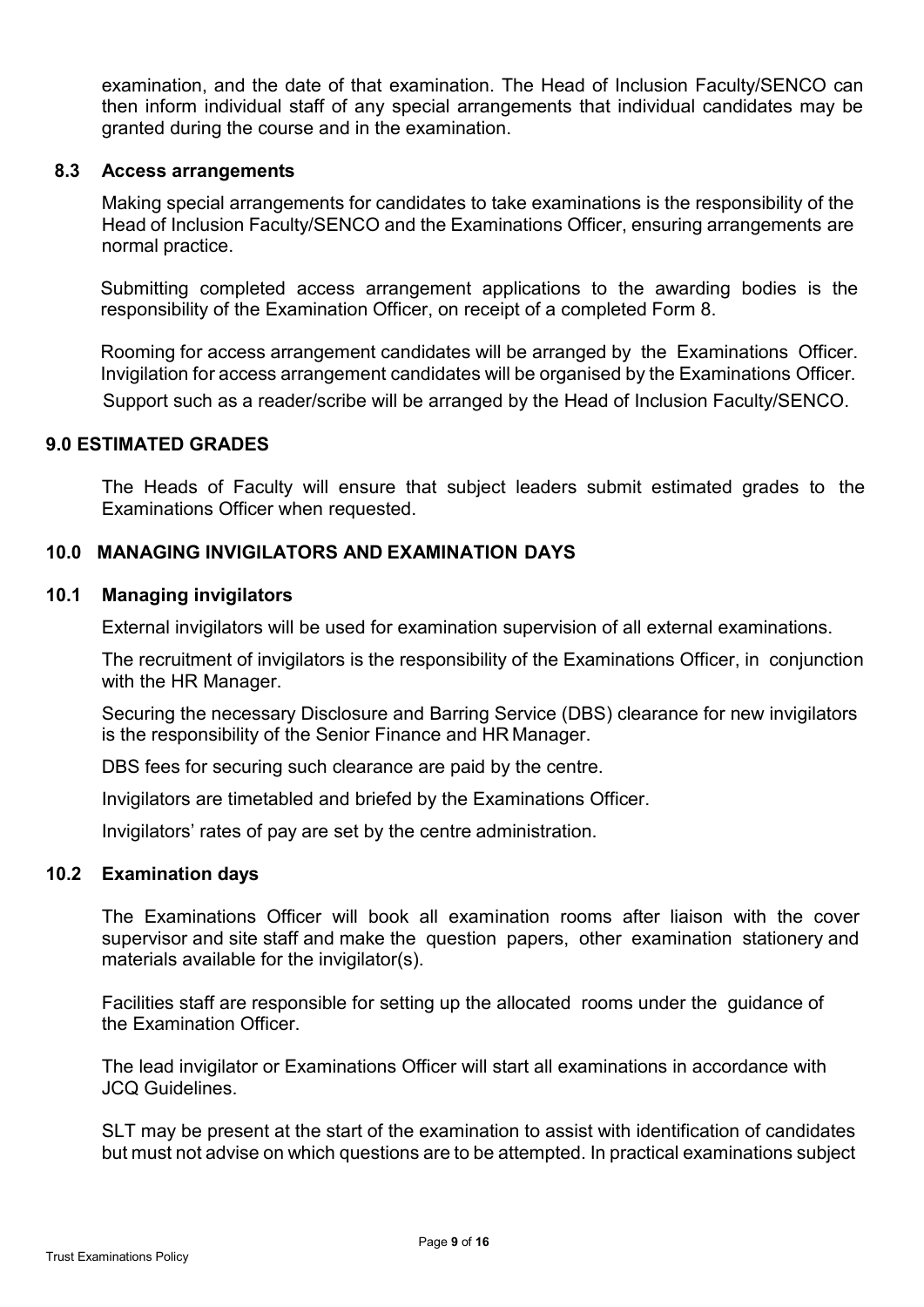teachers may be on hand (outside the venue) in case of any technical difficulties. Examination papers must not be read by invigilators or removed from the examination room before the end of a session. Papers will be distributed to Heads of Faculty after the end of the examination session and once all examination papers have been packed and sent to the exam board.

Prior to exams internal or external pupils are issued with identity cards. On each card can be found, the pupils legal name, registration group, candidate number and their photograph.

ID Cards are checked as the register is taken, thus identity is ratified before the exam begins.

Any queries are reported immediately to the Lead Invigilator, in turn the Exams and Assessment Manager is notified. If further validation is required a member of SLT is contacted. The exam is not interrupted and will continue whilst the issue is resolved. All required paperwork will then be completed.

In extraordinary circumstances the Exams Contingency Plan will be followed to ensure the integrity of the exam.

#### **11.0 CANDIDATES, CLASH CANDIDATES AND SPECIAL CONSIDERATION**

#### **11.1 Candidates**

All JCQ rules must be followed by candidates and copies of these are to be given to candidates and published in the examination rooms and on the examination noticeboard.

The centre's published rules on acceptable dress and behaviour apply at all times.

Candidates' personal belongings remain their own responsibility and the centre accepts no liability for their loss or damage.

Disruptive candidates are dealt with in accordance with JCQ guidelines.

Candidates may leave the examination room for a genuine purpose requiring an immediate return to the examination room, in which case a member of staff must accompany them and it is logged accordingly.

The school will attempt to contact any candidate who is not present at the start of an examination and deal with them in accordance with JCQ guidelines.

Late candidates will be allowed to enter the examination room and be allowed, where possible, the full time to complete the exam. If a student is very late (more than 1 hour after the published start time of the exam), they may be allowed to enter but should be aware that we have to inform the examination board and their paper may not be marked.

#### **11.2 Clash candidates**

The Examinations Officer will be responsible as necessary for identifying clashes for candidates and initiating arrangements for keeping candidates apart and secure with pastoral staff.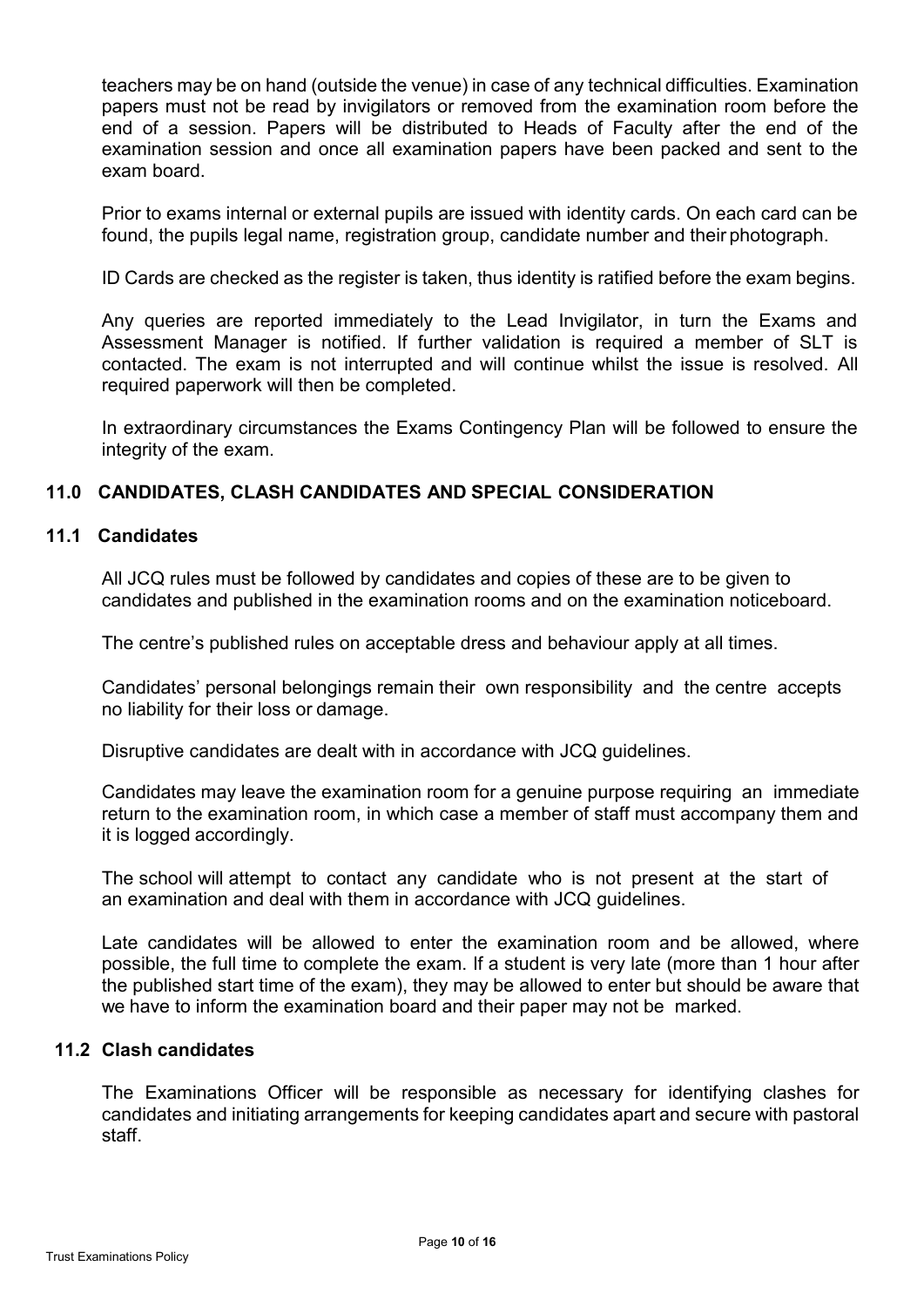## **11.3 Special consideration**

Should a candidate be taken ill during the examination, it is the candidate's responsibility to alert the examination invigilator, who will inform the Examinations Officer. Should a candidate be too ill to sit an examination, suffer bereavement or other trauma, it is the candidate's responsibility to alert the centre.

Any special consideration claim must be supported by appropriate evidence within five days of the examination, for example a letter from the candidate's doctor. The Examinations Officer will then forward a completed special consideration form to the relevant awarding body within seven days of the examination.

## **12.0 COURSEWORK/CONTROLLED ASSESSMENT AND APPEALS AGAINST INTERNAL ASSESSMENTS**

#### **12.1 Coursework/Controlled Assessment**

Candidates who have to prepare portfolios should do so by the end of the course or dates defined by each subject. Subject teachers have a responsibility to ensure that candidates know about the rules for JCQ which declare that candidates must do their work on their own without help. Candidates are also required to sign a declaration form that the work is their own. See JCQ General Regulations for Approved Centres (Appendices 1-3)

Heads of Faculty will ensure all coursework/controlled assessment is ready for dispatch at the correct time and the Examinations Officer will keep a record of what has been sent when and to whom.

Marks for all internally assessed work are inputted by the Heads of Faculty, notifying the Examinations Officer when this has been completed.

#### **12.2 Appeals against internal assessments**

The centre is obliged to publish a separate procedure on this subject, which is available from the examinations office.

The main points are:

- appeals will only be considered if they apply to the process leading to an assessment
- there is no appeal against the mark or grade awarded
- candidates may appeal if they feel their coursework has been assessed unfairly, inconsistently or not in accordance with the specification for the qualification
- the outcome to the appeals should be made in writing within five working days on receipt of the outcome to the Academy Headteacher (or other nominee) who will decide whether the process used conformed to the necessary requirements
- the Academy Headteacher's findings will be notified in writing, copied to the Examinations Officer and recorded for awarding body inspection.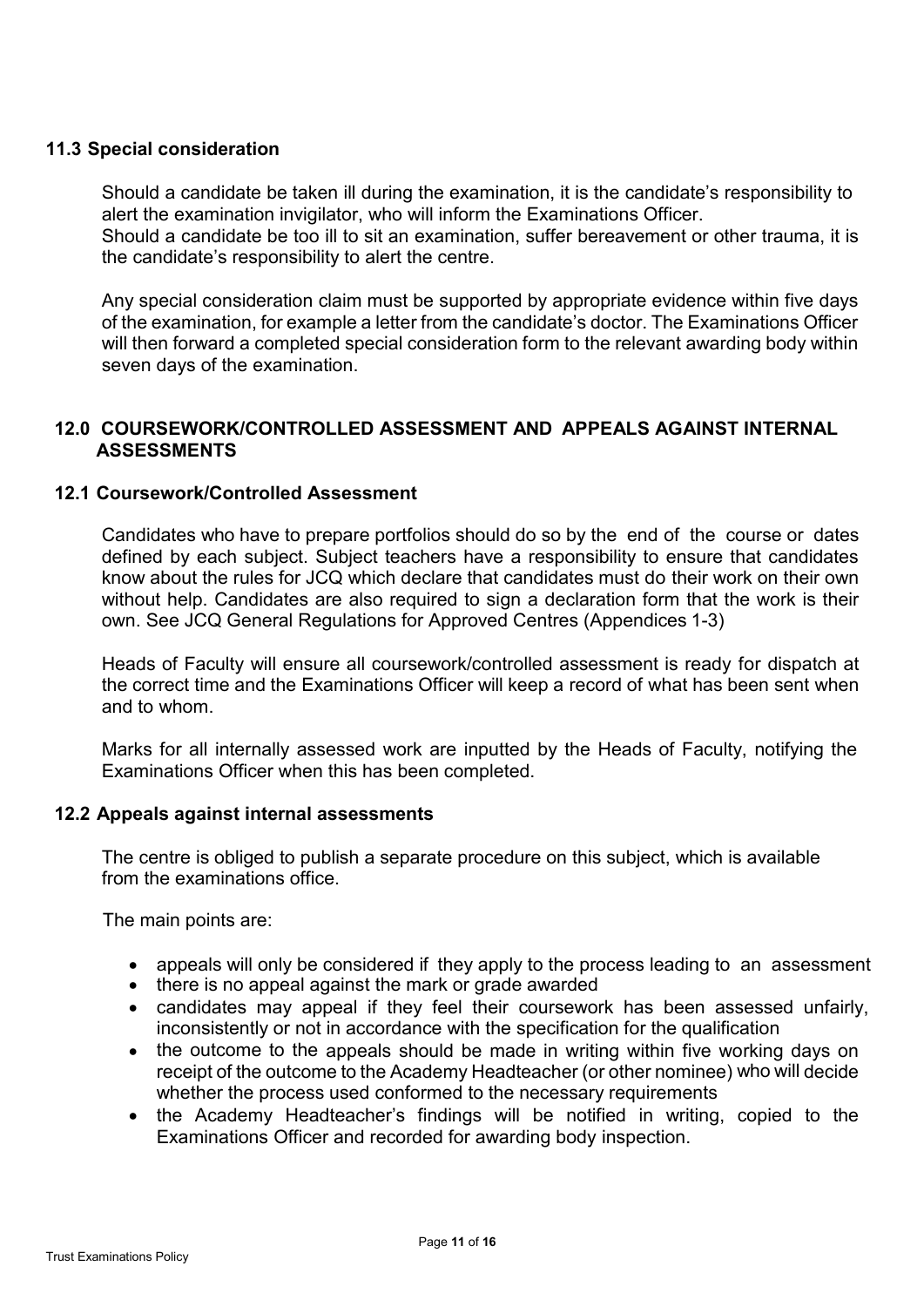## **13.0 RESULTS, ENQUIRIES AFTER RESULTS (EARS) AND ACCESS TO SCRIPTS (ATS)**

## **13.1 Results**

Candidates will receive individual results slips on results days in person at the centre. Arrangements for the school to be open on results days are made by the Academy **Headteacher** 

If candidates need someone else to collect their results for any reason, they must have given their representative written permission that must be presented to the school on results day.

Candidates can request to receive results by e-mail on results day through communications with the Examinations Officer prior to results day.

Candidates may collect results after results day, but should contact the school before coming in to ensure someone will be able to help them.

The provision of staff on results days is the responsibility of the Academy Headteacher.

#### **13.2 Enquiries after Results (EARs)**

EARs may be requested by centre staff or candidates if there are reasonable grounds for believing there has been an error in marking. Candidates must agree to the EAR and sign a consent form requesting that the EAR be carried out.

If a result is queried, the Examinations Officer, teaching staff and Academy Headteacher will investigate the feasibility of asking for a re-mark at the centre's expense. Any remark must have the signed approval of the candidate.

When the centre does not uphold an EAR, a candidate may apply to have an enquiry carried out. If a candidate requires this against the advice of subject staff, they will be charged. (See section 7: Examination fees)

#### **13.3 Access to Scripts (ATS)**

After the release of results, candidates may ask subject staff to request the return of papers within three days for scrutiny of the results.

Centre staff may also request scripts for investigation or for teaching purposes. The consent of candidates must be obtained.

Once an original script has been returned, re-marks cannot be applied for.

#### **13.4 Reviews ofMarking**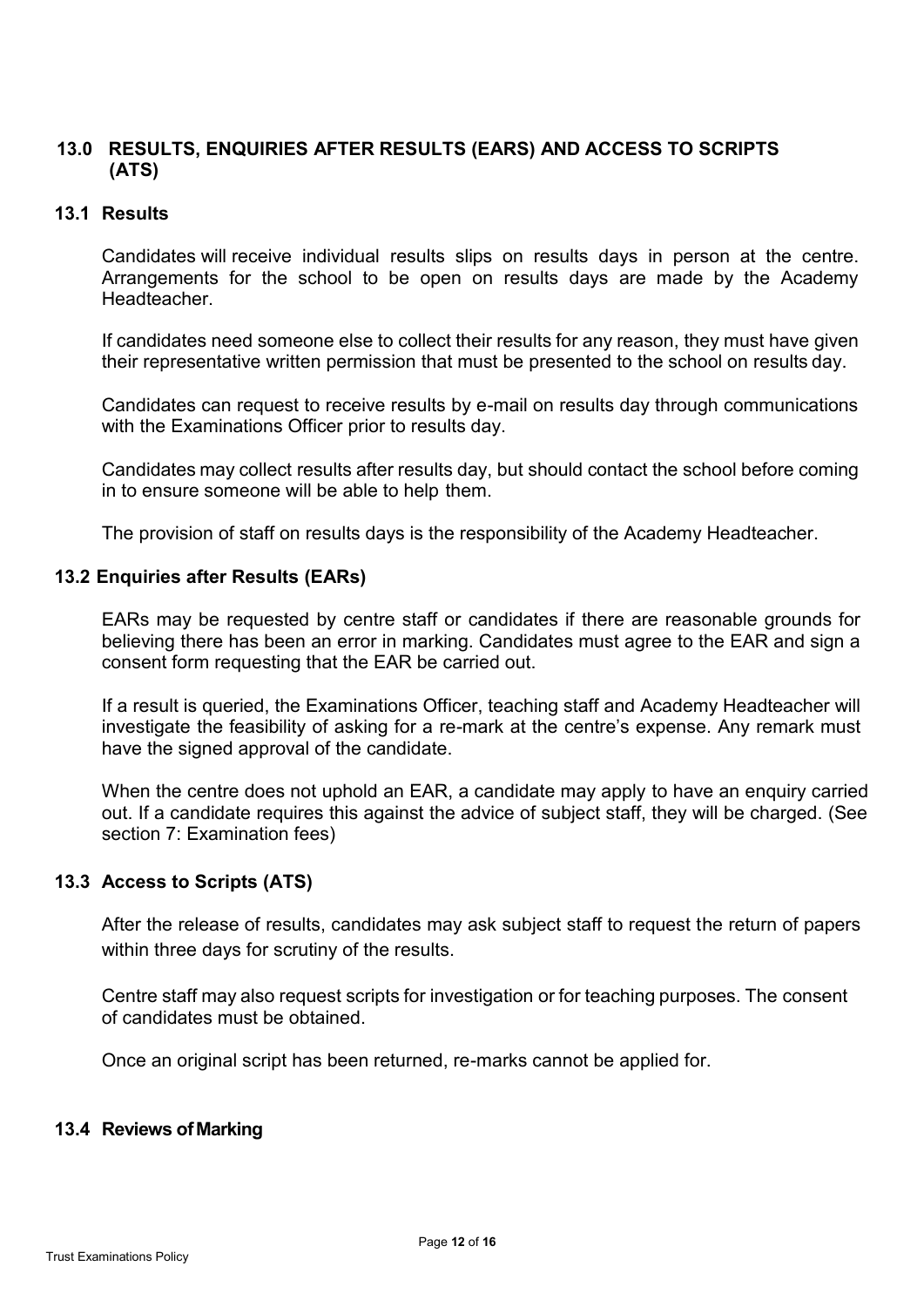Academy Headteachers have discretion to make final decision over any review which falls outside these principles

## **GCSE**

## **Reviews paid for by school**

- English Language and Literature and maths only
- Students only at the boundary of 3-4 and 4-5
- No more than 3 marks away from the grade boundary in English
- No more than 3 marks away in maths
- Deputy Head for Achievement to identify students, then discussed and sign off from Academy Headteacher
- Only one paper to be submitted at a time, subject to time constraints. Decision about which paper to be agreed by deputy head.

#### **Reviews paid for by students**

Students have the right to request and pay for reviews of marking. The exams officers can give advice about distance from grade boundaries. Students need strong advice about looking at total grade across all papers. They could go down if one paper is remarked and fewer marks are awarded.

- Currently exams officer accepts requests including consent, checks payments through ParentPay shop and offers advice at this stage. Bigger concerns referred to deputy for achievement to discuss further with student and/or parents.
- Advise submitting one paper at a time and offer refund if further reviews aren't needed.
- Students advised to seek advice from subject leaders
- Exams officer to inform deputy head for achievement of numbers of requests and any grade changes – fed into SISRA

## **A level**

## **Reviews paid by school**

- No reviews of AS
- If a student's university place depends on the grade, it will be discussed with student and deputy head

## **Reviews paid by student**

- Currently exams officer accepts requests including consent, checks payments through ParentPay shop and offers advice at this stage. Bigger concerns referred to deputy for achievement to discuss further with student and/or parents.
- Advise submitting one paper at a time and offer refund if further reviews aren't needed.
- Students advised to seek advice from subject leaders
- Exams officer to inform deputy head for achievement of numbers of requests and any grade changes – fed into SISRA

## **14.0 CERTIFICATES**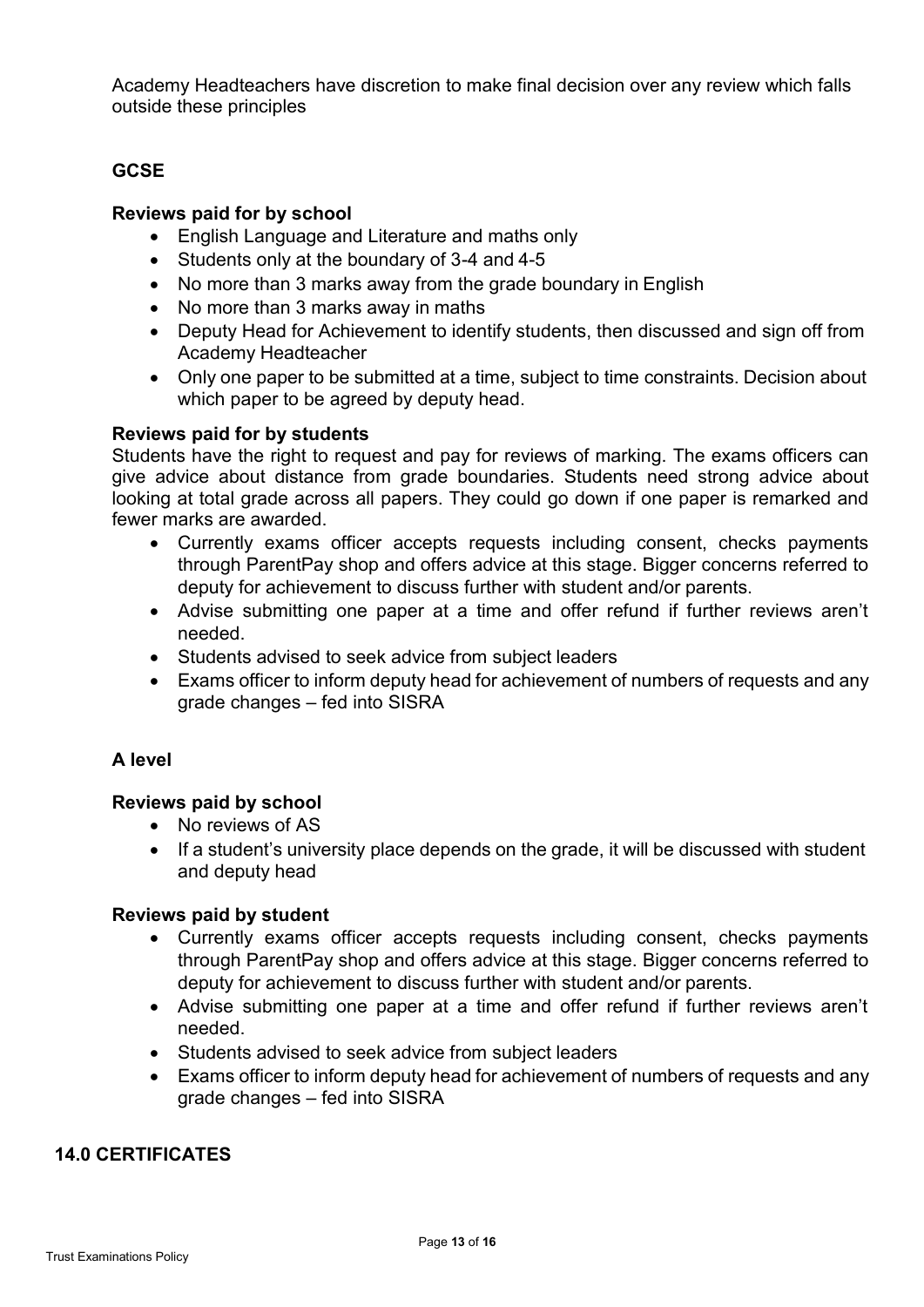Certificates may be presented in person at a certificate presentation event, posted (first class) or collected and signed for.

Certificates may be collected on behalf of a candidate by a third party, provided they have been authorised to do so in writing.

Certificates may be withheld from candidates who owe fees.

A transcript of results may be issued if a candidate agrees to pay the costs incurred. The centre retains certificates for three years. In line with policy from JCQ, they will be destroyed after that time.

## **15.0 EXPECTATIONSFOR GCSE CONTROLLED ASSESSMENT/VOCATIONAL QUALIFICATIONS / NON EXAMINED ASSESSMENTS (NEAs)**

## **Deputy Headteacher**

- accountable for ensuring the secure storage and correct conduct of controlled assessments.
- ensure Heads of Faculty are clear about assessments and comply with the JCQ guidelines and awarding bodies' subject-specific instructions
- at the start of the academic year, begin coordinating with Heads of Faculty/subject to schedule controlled assessments. (It is advisable that controlled assessments be spread throughout the academic years of key stage 4)
- map overall resource management requirements for the year. As part of this resolve: clashes/ problems over the timing or operation of controlled assessments; issues arising from the need for particular facilities (rooms, IT networks, time out of school etc.)
- ensure that all staff involved have a calendar of events.
- create, publish and update an internal appeals policy for controlled assessments.

#### **15.1 Heads of Faculty**

- decide on the awarding body and specification for a particular GCSE
- standardise internally the marking of all teachers involved in assessing an internally assessed component
- ensure that individual teachers understand their responsibilities with regard to controlled assessment. Ensure that confidential materials/tasks set by awarding bodies are available for relevant teaching staff in accordance with exam board requirements in sufficient time to allow appropriate preparation for the assessments and ensure that such materials are stored securely at all times
- ensure that individual teachers understand the requirements of the awarding body's specification and are familiar with the relevant teachers' notes, and any other subject specific instructions
- where appropriate, develop new assessment tasks or contextualise sample awarding body assessment tasks to meet local circumstances, in line with awarding body specifications and control requirements
- ensure all staff in the Faculty understand the general guidelines contained in the JCQ publication *'Instructions for conducting controlled assessments'*
- ensure that supervising teachers and their students sign authentication forms in line